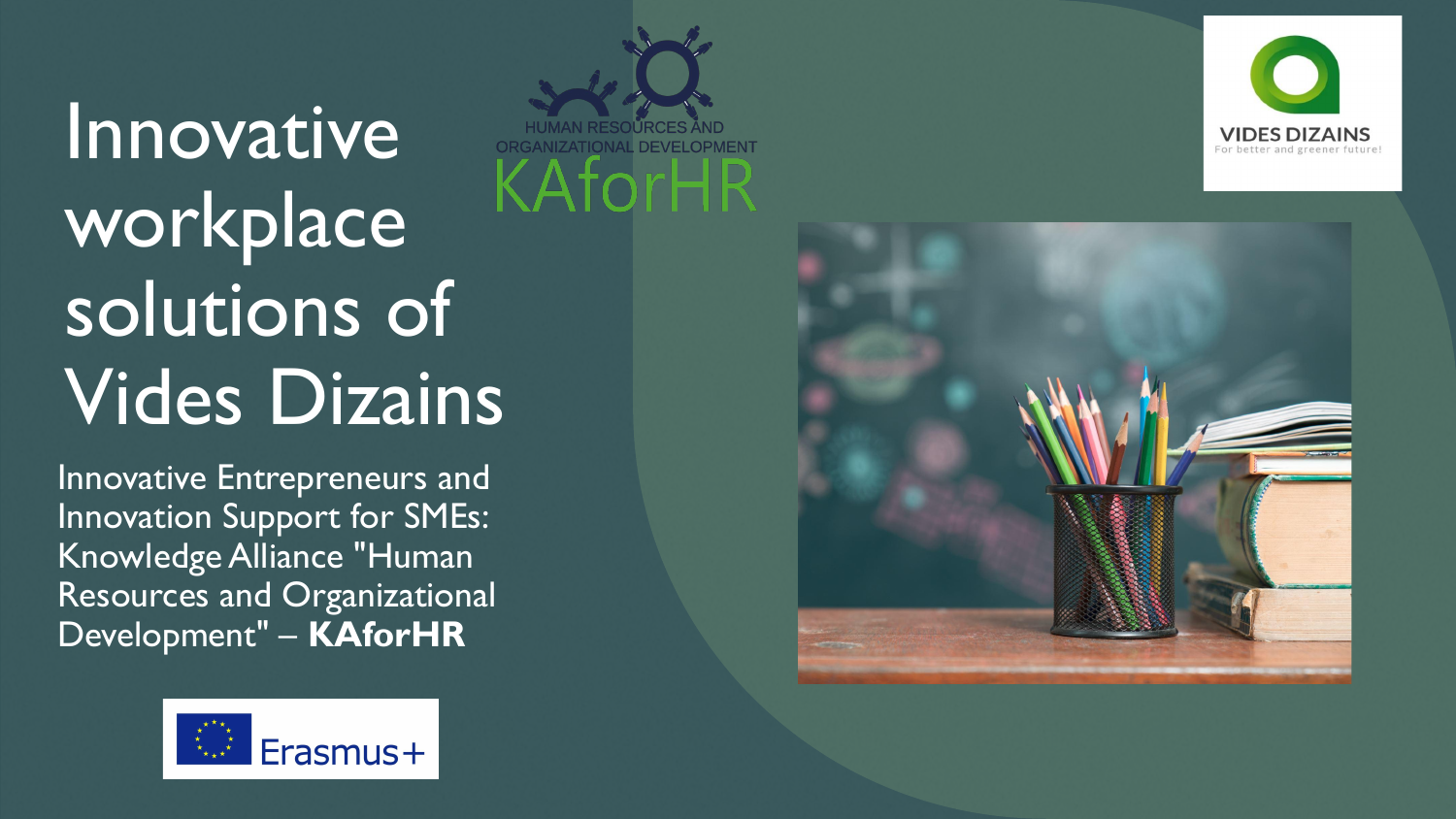# Impact of the Covid-19 on working conditions

- World Health Organization has announced the Covid-19 pandemic on 13 March 2020 all over the World. Next day many of workers started to work virtually. This was something completely new for us and many others.
- Covid-19 has required to change fast our office habbits and working environment, as well as management style and habits. It required workers to acquire new skills and change their qualifications.
- The KA4HR project was just in time to make us think about changes and implement innovation in human resources management. It offered a lot of good practices and experiences we could learn from.

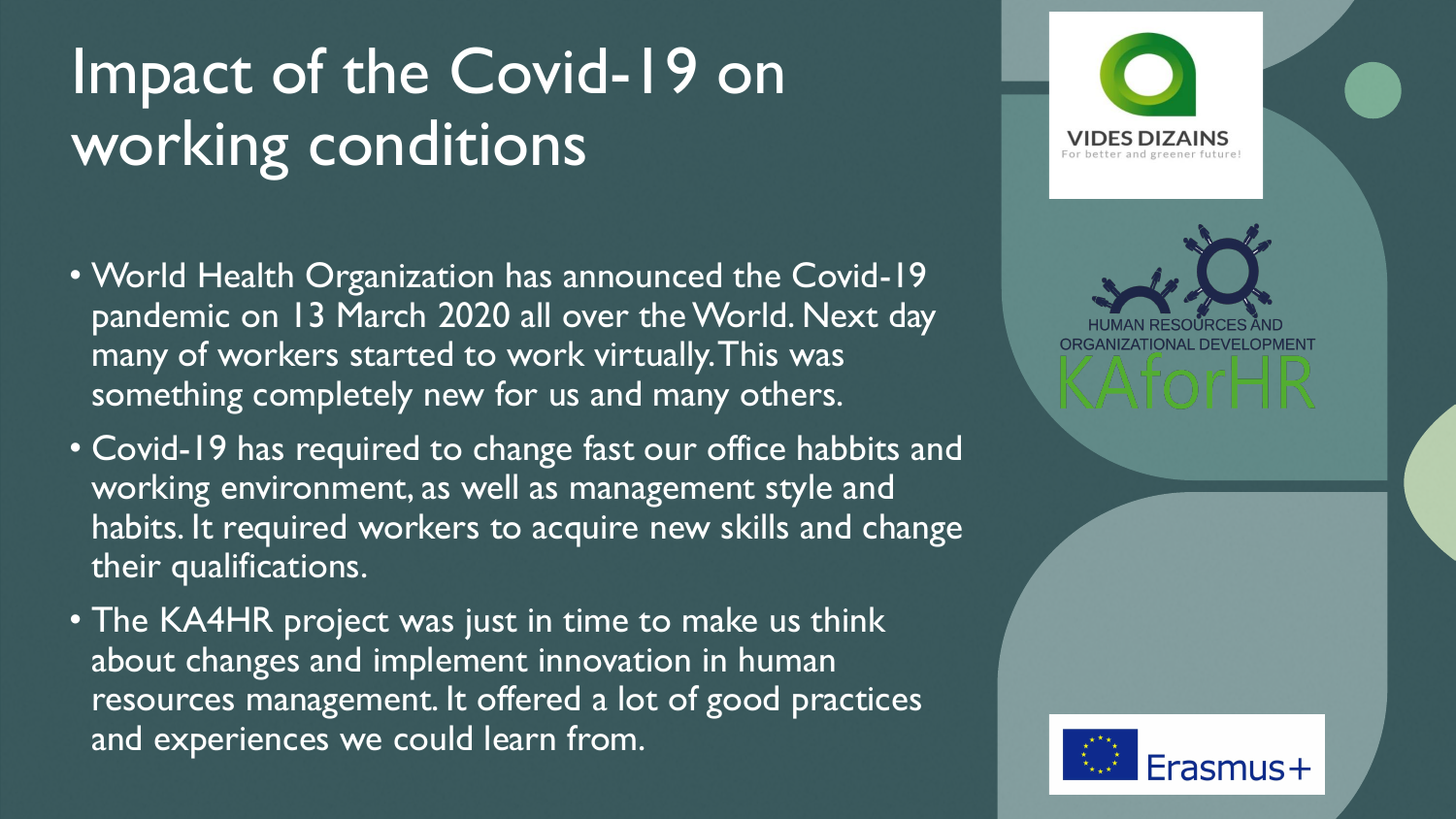### What happened with the Vides Dizains company?

- We have started to use coworking spaces, which is also recommended by the KA4HR project, already before the Covid-19 pandemics has started. We have benefited from it, because we saved office costs and didn't need to buy new computers and office equipment that was provided by coworking offices. We allowed workers to work 4 days per week from home or coworking office. We paid coworking office costs. One day per week we all met in the office. Also, workers were able to save money for transportation costs.
- These changes helped us to prepare for the situation that we had to face after the Covid-19 started. This required us to continue workplace innovation.
- We had to work distantly. Therefore, we needed to move to much smaller office that could be easily transferred into individual workplaces or a big room, where we could all come together for a meeting.



**ZATIONAL DEVELOPMENT** 

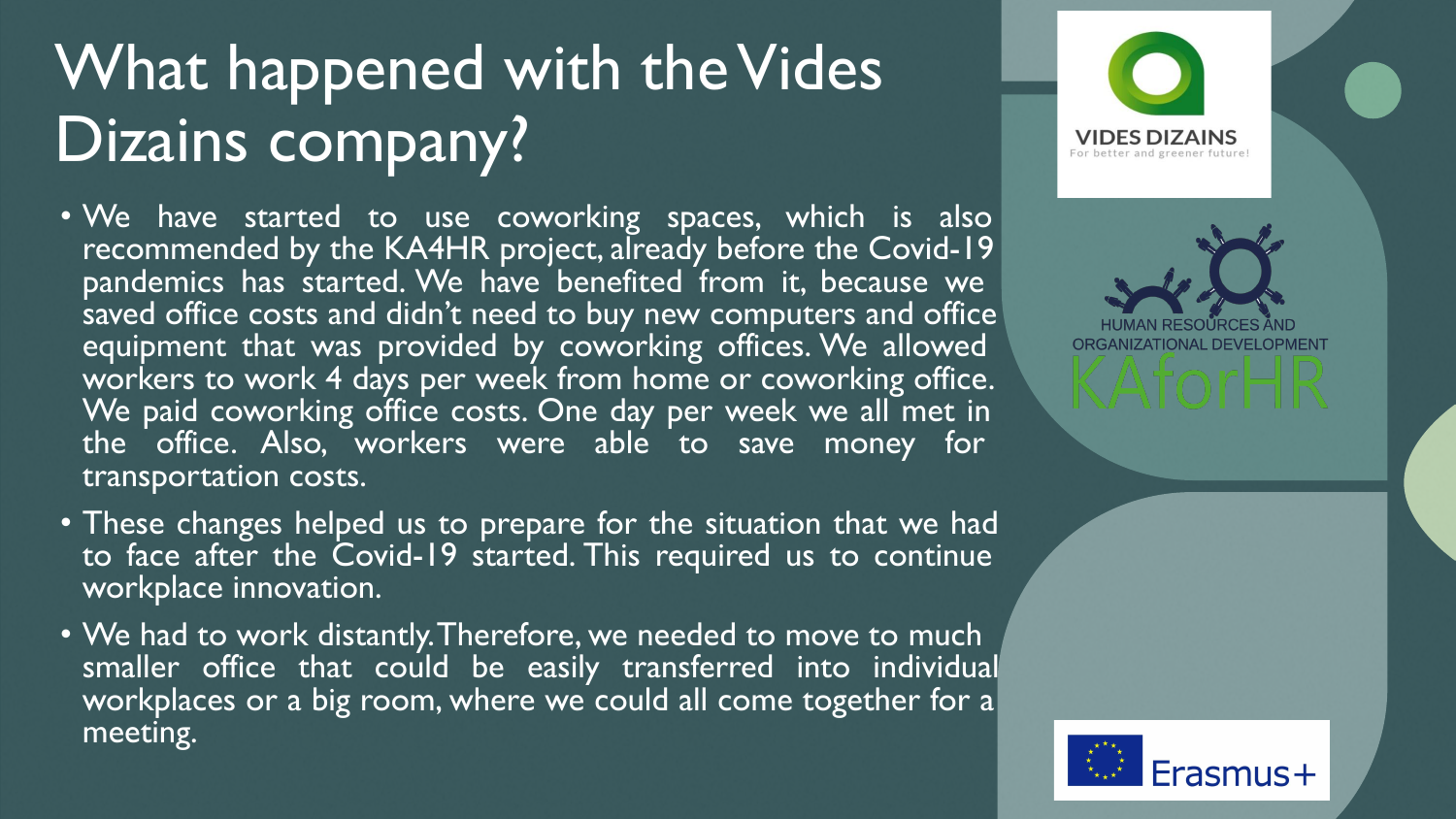#### Working and innovating under new conditions

- Now we have a hybrid office, where we can work in presence and from distance, have meetings and transform it according to different needs. Our employees can freely choose, where to work.
- According to the example provided by the KA4HR project Vides dizains introduced a new non-monetary innovation  $-$  flexible working hours – workers can plan their working days and hours focusing on achieving results, not the working process itself. Therefore, we are delegating responsibility and control function to employees themselves. They must to make sure that desired results are achieved during a particular time frame.
- We also have a flexible vacation planning employees can take their vacation in different times, not exceeding a number of allocated days.
- We must to recognize that the hybrid model is economically more efficient for companies and employers. Also, employers find it more and more acceptable and efficient. We are starting to recognize it.

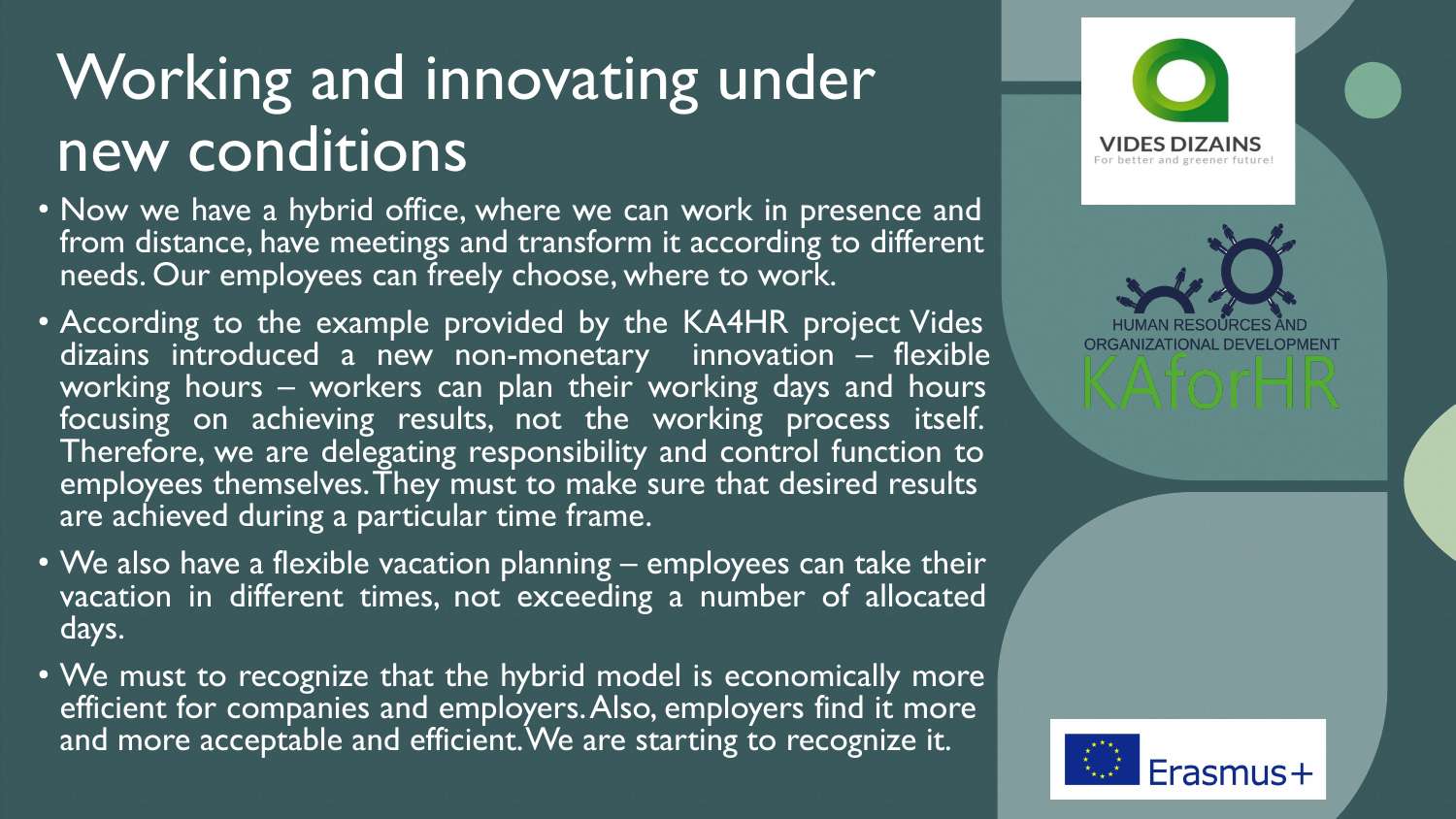# Working under new conditions

- There are also other non-financial innovations we are using, such as greeting our employees in their Birthdays. Even if we can't greet them in the office, we are sending them flowers or presents with currier service and greeting them during online meetings.
- After we learned about KA4HR office innovation examples we started organizing brown bag lunches once per week. We also tried to keep this tradition during pandemics, except if there isn't a lockdown. We found it very useful under conditions of distance working to keep a feeling of being the team. For team building we have invented the Team Day, when everybody, who can comes to office and we have reunions and other activities. In this way we are trying to involve all employees in strategic decision making. For example, we ask employees to come up with proposals, how to work during the pandemic and not to lose the motivation.
- For team building we are also organizing online workshops and lectures for our employees on topics, which are particularly important for our work – energy efficiency solution's, use of solar panels or development of golf courses.
- On the overall the Vides dizains has introduced a new workplace concept and working style, as well as adjusted internal communication in order to reach all/ employees irrespective of their workplace. We are moving to a new way of thinking and our system of values is changing to meet requirements of the future, which required new skills and training.

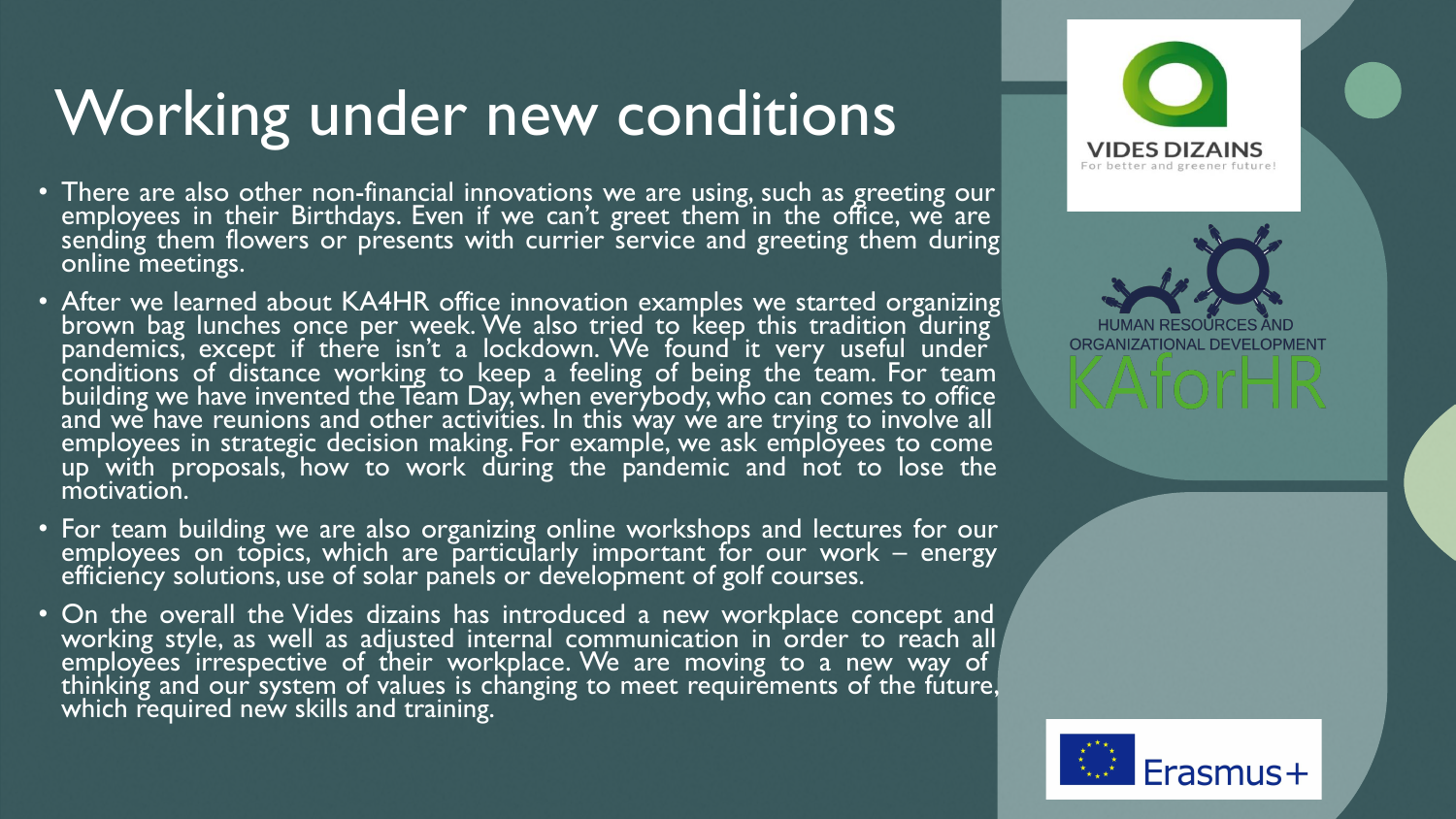#### Balancing work and private life

- We must take into account that our private life has become more important than ever before and it's difficult to separate it from work, especially if working from home.
- We are also missing office life, jokes and coffee breaks, meetings in presence and parties. Hopefully we will be able to return our old traditions. This is very important for employees to get to know each other and to talk to make sure that your colleague isn't simply a German person, but a particular person to cooperate with and work in the same team.
- Today we are challenged constantly look for new solutions and possibilities. We are facing a new situation that bring new changes.